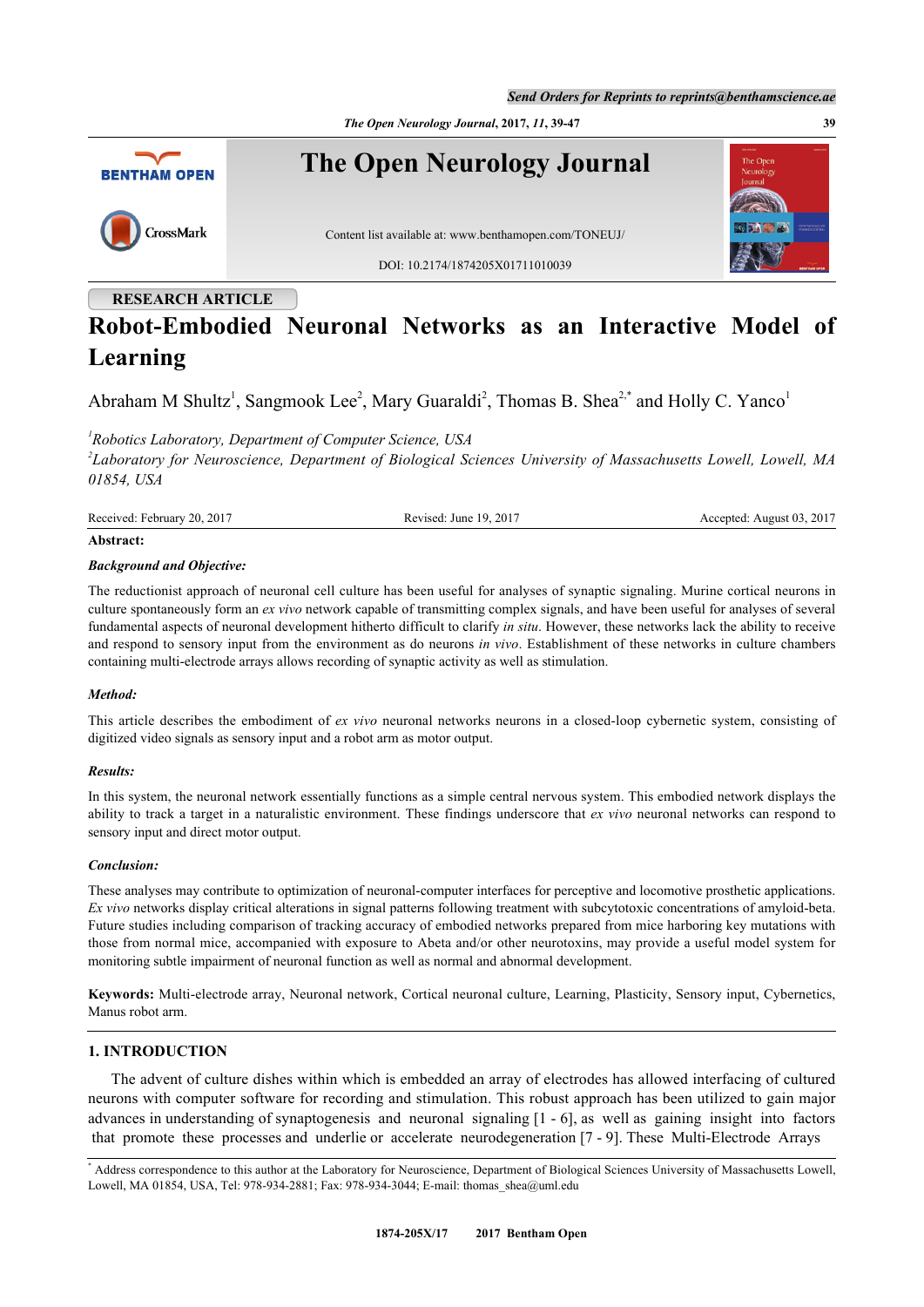(MEA) and the appropriate software have demonstrated that cultured neurons spontaneously undergo synaptogenesis and establish a functional network capable of transmitting information across multiple neurons. Over the course of approximately 1 month, the spontaneous signal patterns generated by these *ex vivo* neuronal networks undergo developmental conversion from individual "spikes" to complex bursts that consist of multiple signals [[3](#page-6-3) - [6,](#page-6-1) [10](#page-7-1) - [15\]](#page-7-2). This conversion recapitulates the delayed establishment of inhibitory neuronal activity observed *in situ* [\[16](#page-7-3) - [21](#page-7-4)].

External stimulation hastens the establishment of a signaling pattern characteristic of mature cultures [[2,](#page-6-4) [3](#page-6-3), [12](#page-7-5), [22](#page-7-6) - [24\]](#page-7-7), confirming that *ex vivo* networks are capable of responding to external stimulation. Our studies in which networks were subjected to multiple stimulation regimens using a digitized synaptic signal further demonstrated that *ex vivo* networks altered their signaling patterns in a manner analogous to long-term potentiation *in situ* [[6\]](#page-6-1).

A more robust and "real-world" approach towards activity and responsiveness of *ex vivo* neuronal networks has been to interface them with robotics [\[25](#page-7-8), [26](#page-7-9)]. Herein, we provided *ex vivo* neuronal networks with sensory input using a digital video camera, and converting resultant network signaling to impulses capable of operating a robotic arm. The resultant "embodied" neuronal network therefore represents a simple central nervous system that processes incoming sensory input and generates corresponding motor output.

# **2. MATERIALS and METHODS**

#### **2.1. Generation of** *Ex Vivo* **Neuronal Networks**

Dissociated cortical neurons from day 18 C57BL/6 mouse embryos were plated in B27-supplemented Neurobasal medium (Invitrogen, Carlsbad, CA) on poly-D-lysine/fibronectin-coated "MEA petri dishes" (Multichannel Systems, Reutlingen, Germany) containing 60 Titanium Nitride electrodes in an 8 by 8 grid arrangement; detailed information on generation of networks and of the MEAs themselves has been published previously [[3](#page-6-3) - [6](#page-6-1), [27](#page-7-10)]. Sacrifice of pregnant females was carried out under procedures approved by our Institutional Animal Care and Use Committee.

## **2.2. Recording of Network Activity**

Signaling was recorded using a MEA-1060-INV amplifier over 30 second intervals and collected *via* a DT9814 acquisition system and a software program ("Raptor") developed in our laboratory[[3,](#page-6-3) [4\]](#page-6-5) (available at [https://github.com/ mtgjbird/Raptor](https://github.com/mtgjbird/Raptor)). Raptor requires the LabView (National Instruments) run-time engine 2013 SP1 or later [http://www.ni.com/download/labview-run-time-engine-2013-sp1/4540/en/.](http://www.ni.com/download/labview-run-time-engine-2013-sp1/4540/en/) Other appropriate software is available [\[1](#page-6-0), [28](#page-7-11)]. Networks were stimulated using a 1sec digitized synaptic signal 1mV in amplitude as in our prior studies [[3,](#page-6-3) [4](#page-6-5), [27\]](#page-7-10). Output was graphed and analyzed in Excel.

After culturing for 1 month to allow maturation of networks (confirmed by development of spontaneous signal streams rich in complex bursts [[27\]](#page-7-10), networks were segmented into two equivalent halves by slicing across the petri dish with a scalpel. This segmentation was not essential, but served to generate two independent "hemispheres." Separation was confirmed by phase-contrast microscopy Fig. ([1](#page-2-0)) and by confinement of responding signals following stimulation within the half containing the electrode to which the exogenous signal was delivered (not shown). Networks were utilized immediately after segmentation, and therefore there was not sufficient time for regeneration of connections across the slice.

#### **2.3. Interfacing of Ex Vivo Neuronal Networks with Video Input and Robotic Output**

The complete software package, developed in our laboratory, and used for real-time interfacing our ex vivo neuronal networks with digital video input and robotic output is available at [https://github.com/ab3nd/](https://github.com/ab3nd/NeuronRobotInterface) [NeuronRobotInterface.](https://github.com/ab3nd/NeuronRobotInterface)

## **2.4. Conversion of Video Signals and Stimulation of Neuronal Networks**

This was performed by the ROS module, "img\_slicer," developed in our laboratory (available at [https://github.com](https://github.com/ab3nd/NeuronRobotInterface/tree/master/catkin_ws/src/img_slicer/src) [/ab3nd/NeuronRobotInterface/ tree/master/catkin\\_ws/src/img\\_slicer/src\)](https://github.com/ab3nd/NeuronRobotInterface/tree/master/catkin_ws/src/img_slicer/src).

We utilized a solid red cup as a target object within a defined visual field. Notably, an object of any shape or hue could be utilized. Video was recorded with a tripod-mounted RGB digital camera. The resulting video was converted into HSV (Hue, Saturation, Value), and separated into hue, saturation, and value planes, which generated an accompanying image for each plane. This results in three images, one for each plane. The resultant hue image was subjected to thresholding to convert all pixels of the desired hue (red, in the example utilized herein) were converted to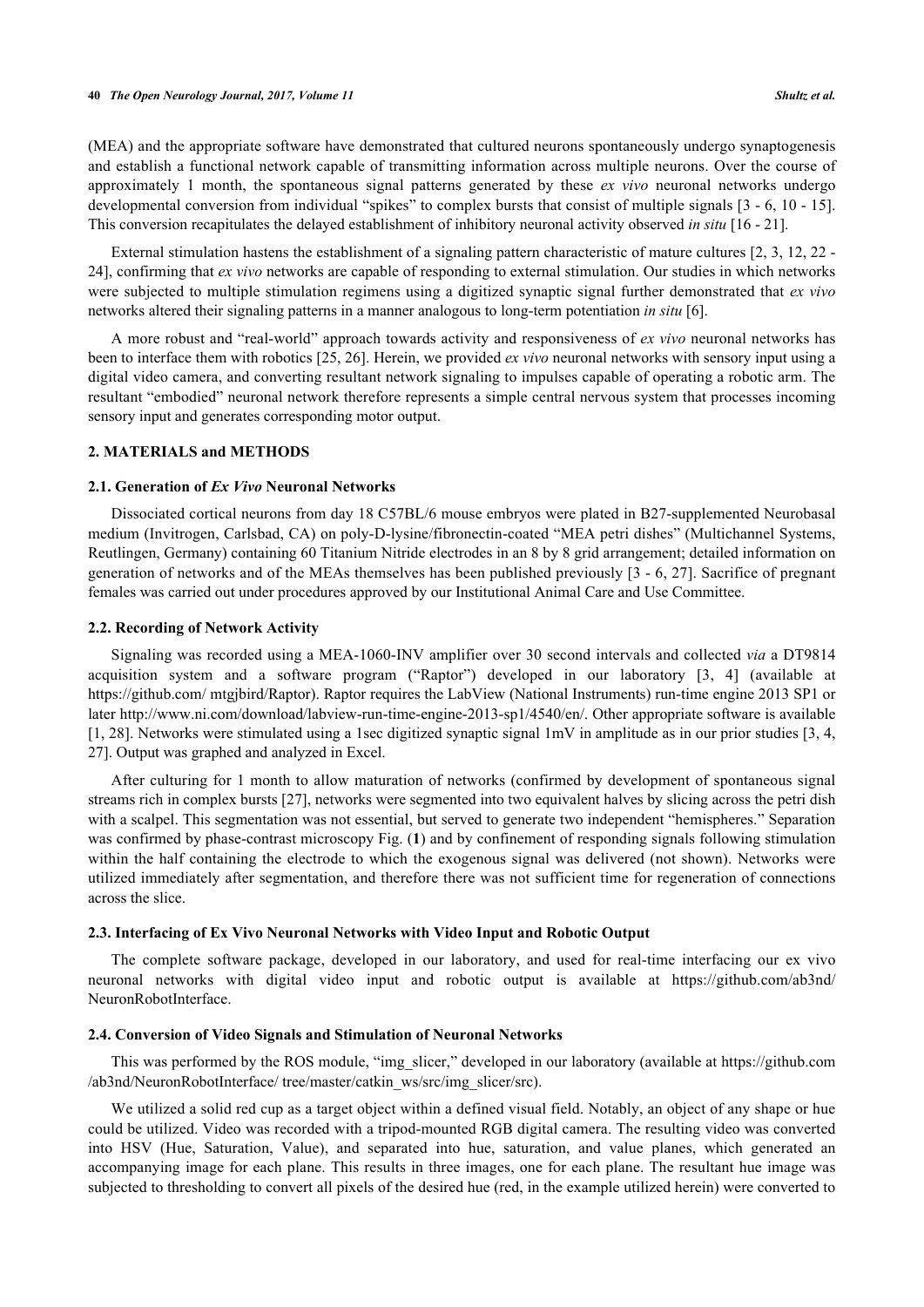<span id="page-2-0"></span>white, and all other pixels were converted to black (*e.g.,* Fig. (**[2](#page-2-1)**).



<span id="page-2-1"></span>Fig. (1). Diagram of the embodied neuronal network.



**Fig. (2). A diagrammatic flow of information from the target to the network.** Panels present the raw image of the target (a red cup in this example), the threshold image detected by the camera, the summation of pixels across the image ("Summed pixels"), a representative image of electrode activity as a result of image input ("Resulting network activity"), and a summation of total activity, which highlights the difference in activity within the left and right portions of the networks ("Activity delta"). Also presented are representative screen captures that demonstrate the robot arm tracking the target.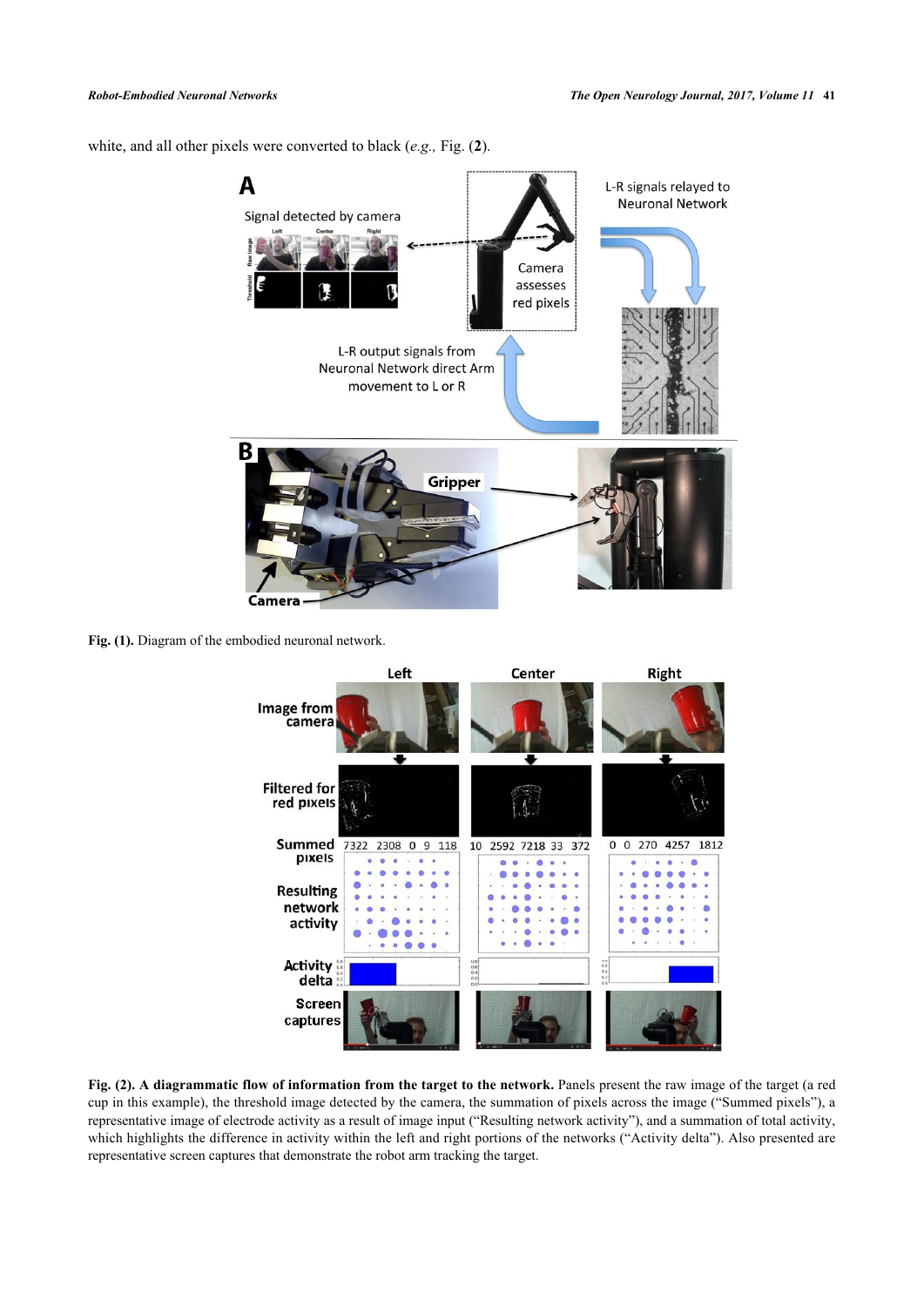To monitor movement of the target, the overall image field was separated into five equivalent vertical strips. The total white pixels in the leftmost 3 strips was then compared with the total in the rightmost 3 strips. If the sum of white pixels in the leftmost 3 strips was 500 more than the sum in the rightmost 3 strips, stimulation (*via* a digitized synaptic signal) [\[27](#page-7-10)] was delivered to the right of the network, in order to foster increased activity in the right portion of the network and vice versa. Accordingly, each difference of 500 pixels was translated into one synaptic signal. Delivery of synaptic signals to one half of the segmented network increased the activity of that segment Fig. (**[2](#page-2-1)**); delivery of sufficient synaptic signals to increase the activity of that half of the network by a sufficient level prompted delivery of signals to the robot arm as described below.

## **2.5. Conversion of Neuronal Network Activity to Motion Commands for the Manus Robotic Arm**

This was performed by the ROS module, "act\_vector," developed in our laboratory (available at: [https://github.com/](https://github.com/ab3nd/NeuronRobotInterface/tree/master/catkin_ws/src/activation_vector/src) [ab3nd/NeuronRobotInterface/tree/master/ catkin\\_ws/src/activation\\_vector/src](https://github.com/ab3nd/NeuronRobotInterface/tree/master/catkin_ws/src/activation_vector/src)).

Each of the 60 channels of the MEA was recorded for 3sec intervals at a rate of 1000 samples/sec. The mean and standard deviation of signaling on each channel was calculated, with one signal defined a >3x the standard deviation of that channel.

A 60-element list (one for each channel) of activation values was initialized at zero. When a set of samples arrive, all the activation values A of each channel n were reduced according to the equation  $A_n(t_i) = A_n(t_i-1)e^{-\beta(t_i-t_i-1)}$  as described by Hales *et al.* 2010. For each channel where a signal is detected, the activation value was incremented by 1. Every 0.2 sec, the list of activation vectors was compared to the predefined "left" (L) and "right" (R) activation vectors by taking the 60 dimensional Euclidian distance between the current activation vector and the L and R vectors; these are fixed vectors reflecting increased activity on the L or R sides of the network. If the distance between the L or R activation vector approximates one of the fixed vectors (indicating that network activity was stronger on either the L or R side), a corresponding motion command was sent to the Manus robot arm, otherwise a stop command was sent to the Manus robot arm.

## **3. RESULTS**

A diagram of information flow through the embodied neuronal network is presented in (Fig. **[1](#page-2-0)**).

Panel A describes basic information flow through the components of this system as described in Methods. The camera detects the position of the target, and transfers signals to the appropriate half of the segmented network. The stimulated network transmits motion commands to the arm, and the arm repositions in the direction of the target. This sequence repeats until the arm is situated directly in front of the target (if the target is stationary) or continues to track the target (if the target is moving). A portion of the segmented neuronal network is presented; black dots are the electrodes.

Panel B depicts the digital camera mounted above the grasping hand of the Manus robot arm.

Representative results of camera input and resultant network activity are presented in Fig. (**[2](#page-2-1)**); as can be seen, visualization of the target increased network activity according to its localization.

Tracking of the target by multiple representative networks is presented in Fig. (**[3](#page-3-0)**). Visual inspection of these sequences indicates that the robot arm followed the target. Notably, in one of these sequences (network 1), the target was purposely moved out of view of the camera, at which point the robot arm returned to 0 (the midpoint) due to absence of differential signals between the network halves. Tracking resumed when the target was moved back into view (Fig. **[3](#page-3-0)**).

Analyses of tracking in these examples demonstrated that the robot arm tracked the target with considerable accuracy; the arm remained within the smallest unit measured  $\langle 0.25 \rangle$  for  $68 \pm 13\%$  of the observation period (Fig. [4](#page-4-0)).

## **4. DISCUSSION**

<span id="page-3-0"></span>We present herein a model with unique positioning of an *ex vivo* neuronal network to receive digital environmental input, and to provide responsive output. Since the input corresponds to sensory information, and the output corresponds to motor activity, the *ex vivo* network functions as a population of interneurons – *i.e.*, a central nervous system that processes incoming information and generates an appropriate response. This unique model can be analyzed in detail, and/or expanded upon to encompass additional functionality.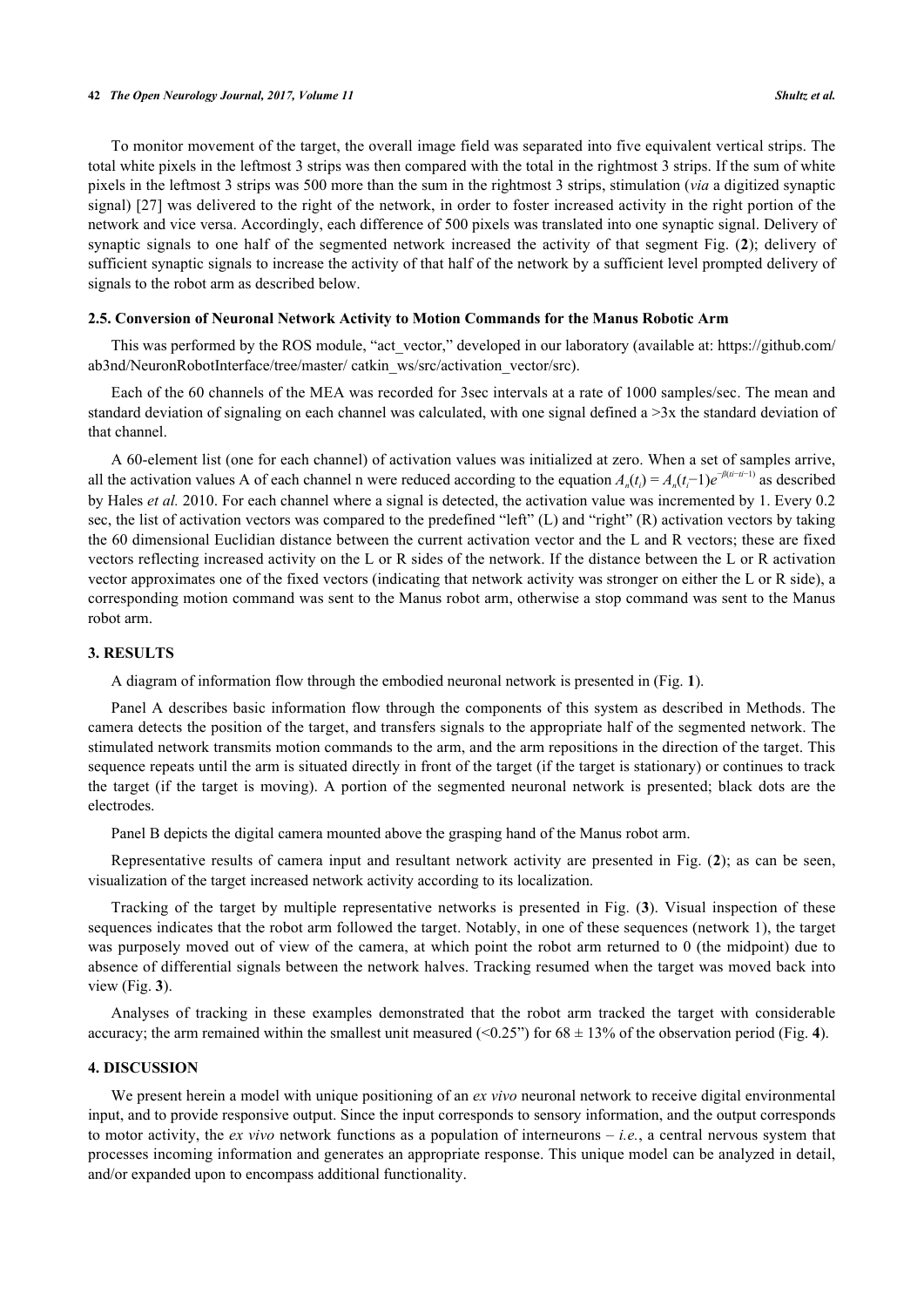

<span id="page-4-0"></span>**Fig. (3). Representative tracking of the target by the robot arm.** Mov files of tracking were opened to an identical size, and a ruler was mounted below the on-screen image, with 0 representing the initial localization of the robot arm. Migration of the target and arm were quantified over the indicated time period. Migration was quantified using distance increments of  $0.25$ "; + values indicate migration to the right, - values indicate migration to the left.



**Fig. (4). Average accuracy of tracking**. The period of time during which the robot co-localized within the same 0.25" area as the target, or deviated from the target by various distances, is indicated.

Prior studies demonstrated that these networks display alterations in signaling consistent with long-term potentiation following repetitive stimulation with the same digitized synaptic signal utilized herein [\[4,](#page-6-5) [6](#page-6-1)]. Embodiment of the neuronal network as described herein provides the unique opportunity for future studies of long-term potentiation by biological neuronal networks in an environmental context. Many studies have resorted to artificial networks, which provide an environment that can readily and precisely be manipulated, but retain the limitation that they are not comprised of actual neurons. Previous studies have utilized similar *ex vivo* networks to operate a small model vehicle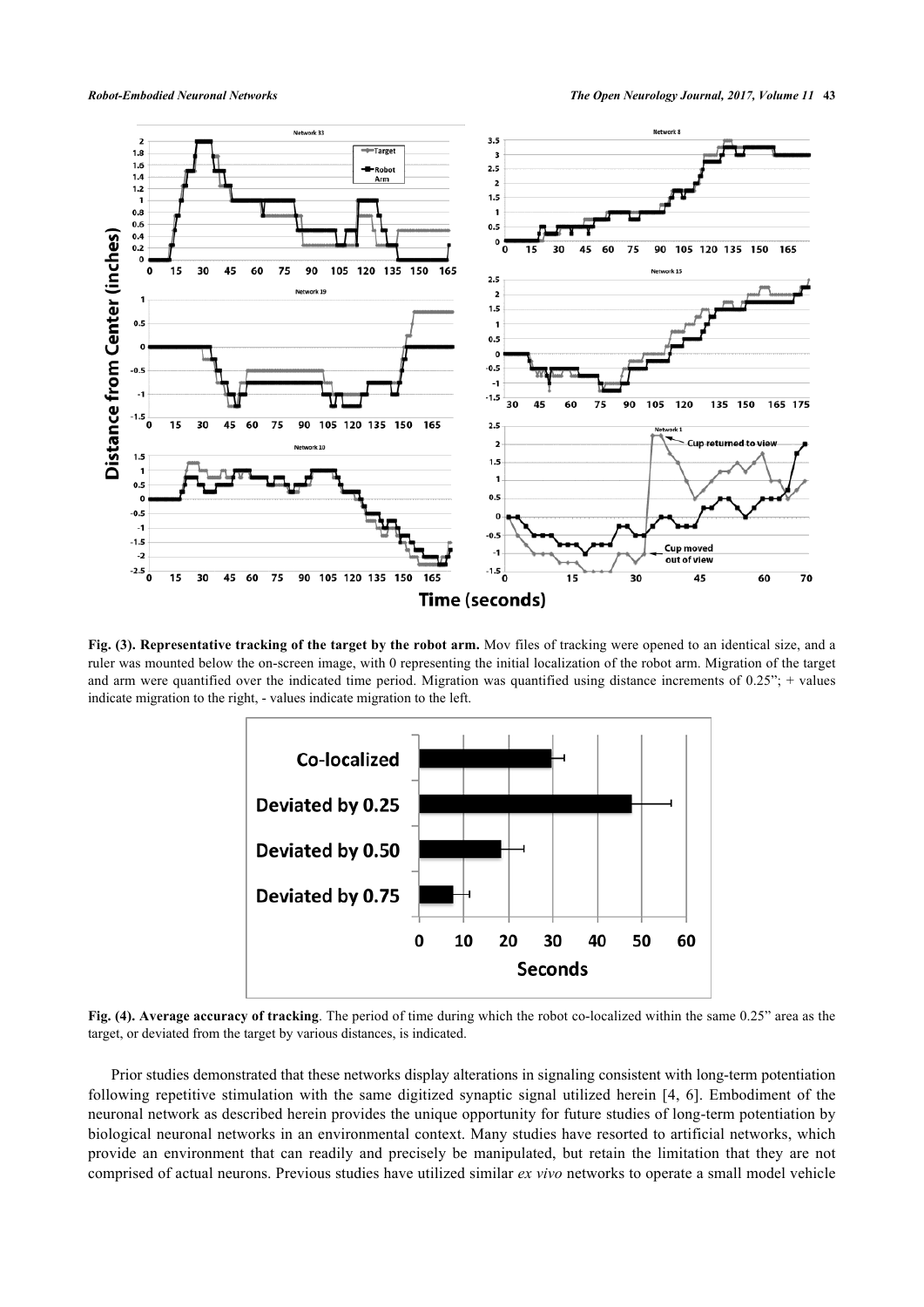#### **44** *The Open Neurology Journal, 2017, Volume 11 Shultz et al.*

within a closed environment and observed network firing patterns in response to physical barriers [[25,](#page-7-8) [26](#page-7-9)]. The current system expands upon this "reactive" earlier embodiment of neuronal networks in our system monitored active tracking of a target versus passive response.

Setting a threshold for full red pixels allowed us to track the target against a background of mixed coloration that included an additional non-target object that contained red pixels (the human operator). Use of a solid-color background that lacks non-target objects would lessen/eliminate a requirement for thresholding, but would impose an artificial situation that is not reminiscent of real-world dynamics. With the "mixed" background utilized herein, we did not attempt to identify intermediate threshold settings, the minimum target size/shape, degree of additional non-target objects with varying degrees of red pixels, and whether or not the target could contain regions of other hues, all of which would be of interest.

It should be noted that perfect co-localization is not to be anticipated, since the robot responds to net movement of the target; *i.e.,* the target itself must move a distance of >0.25" in either direction to stimulate corresponding movement of the arm. Tracking of the arm could instead be accomplished by digital analyses of target and arm movement. However, this approach involves considerable "stuttering," due to minor differences in pixel recording. Accordingly, we considered the most appropriate method for monitoring tracking was instead to record net movement of the arm within pre-defined increments Fig. (**[4](#page-4-0)**). An additional compounding factor was that endogenous network activity continued during tracking regimens, which prevented stimulation of the robot arm exclusively by exogenously-derived stimulation.

We have conducted full-range tracking (*i.e.,* full left to full right and back again), as well as maintaining our target exclusively within the left or right regions, with similar tracking in both cases. In one instance in which we removed the target from the field of view, the robot arm returned to the center, and resumed tracking when the target was restored within the field of view (Fig. **[4](#page-4-0)**, Network 1).

This is reminiscent of normal brain activity and perception, since synaptic activity persists throughout the brain, over which sensory input and resultant downstream activity is superimposed.

Similarly, optimal tracking was demonstrated by networks that displayed similar levels of spontaneous activity within the left and right domains. Since we converted pixels to our previously-recorded synaptic signal, and did not amplify them above their recorded amplitude, the responsiveness of the robot arm can be diminished should the network display uneven spontaneous activity. In such cases, net movement of the arm favors the side of the network with greater spontaneous activity.

Organotypic (slice) cultures can be established on MEAs [\[3\]](#page-6-3). However, networks established from dissociated neurons as used herein can be maintained for several months (and longer under optimal conditions) [[25\]](#page-7-8). Networks generated herein have no architectural restrictions during axonogenesis, which therefore fosters nearest-neighbor connections. Future refinements will include the use of nanocages at plating, to provide a degree of directionality to developing networks. Additional possibilities include establishing of networks from various transgenic mouse models, as well as adding additional neurons to established networks as a model of neurogenesis.

In the particular configuration utilized herein, video input was derived from the digital camera mounted on the Manus robot arm. However, the MEA/computer interface could receive input from any digital camera. "Motor" output could vary from our use of a robot arm to any mechanical/functional activity with an electronic interface.

Future studies could involve a robot-embodied model containing two neuronal networks. The first network, representing the central nervous system, will control tracking of a target *via* the Manus arm as above. Following successful location of the target, an equivalent number of signals are received by and transmitted from each half of the network, and the arm therefore ceases movement. When no delta in signals between L and R hemispheres is detected (*e.g.* for  $\geq$ 5 sec), the second network will be activated. Signal streams from the second network, representing the peripheral (motor neuron) system, will then direct the Manus arm to reach forward and retrieve the object; note that the Manus arm has existing programs to support retrieval and object placement. While this represents a simple two-stage embodiment, it parallels our real-world behavior in that humans locate an object of interest *via* sensory input and motor output (orientation of eyes, head and/or body), and only after localization do we stimulate a second set of motor nerves to initiate object retrieval. Moreover, our recognition of a target occurs over and above a "basal" continuous sensory input, which is analogous to the continuous spontaneous activity of networks during target recognition herein.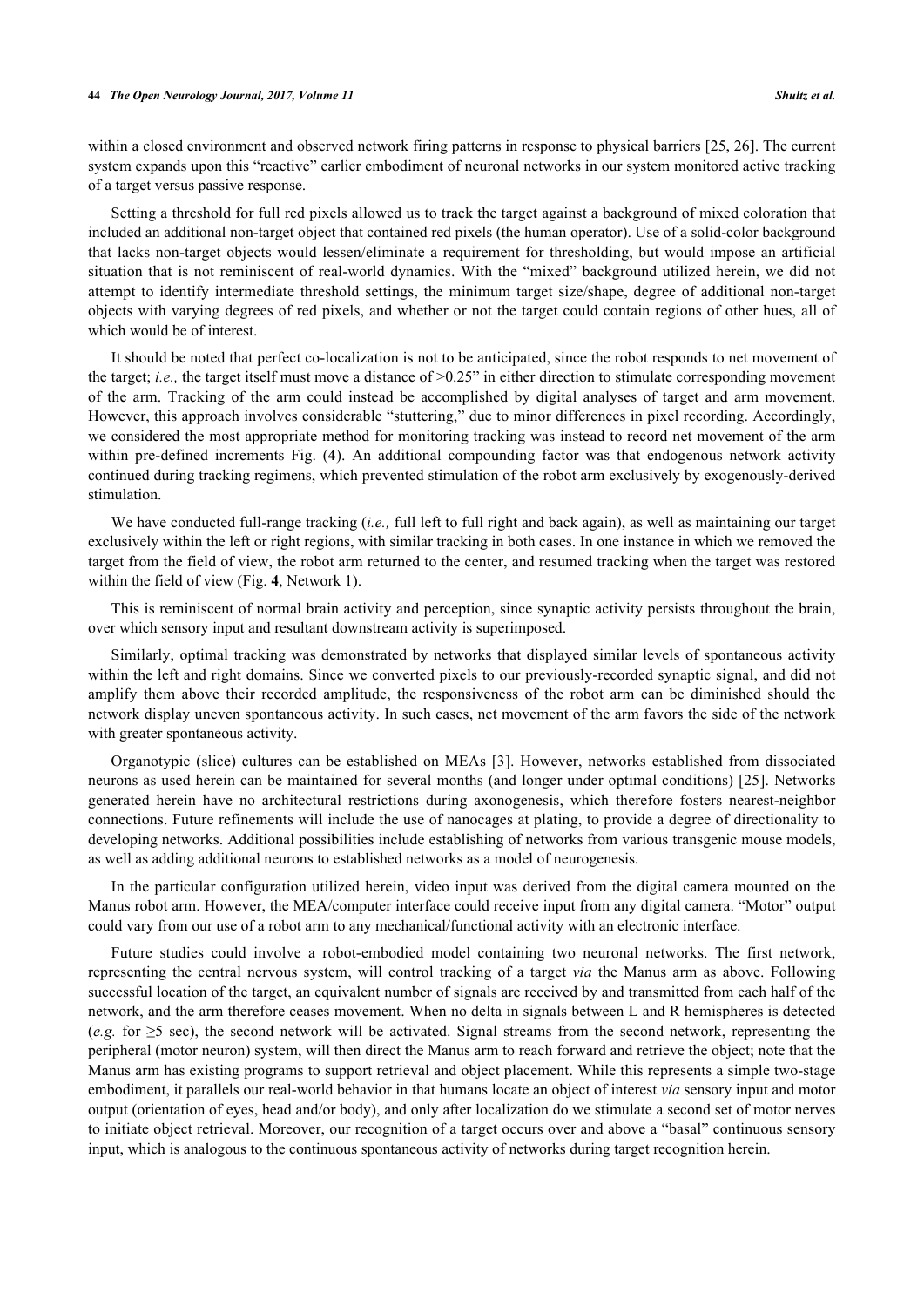# **CONCLUSION**

Ultimately, more complex structures than those possible using individual neuronal networks can be developed, allowing exploration of the basic principles about the formation of higher-level neuronal structures. These analyses may contribute to optimization of neuronal-computer interfaces for perceptive and locomotive prosthetic applications. Manipulation of inhibitory neuronal activity and initial connectivity may provide insight into perturbations of balance in excitatory/inhibitory activity that promote seizures and/or perturb motor activity in epilepsy and Parkinson's disease [[4](#page-6-5) - [6,](#page-6-1) [29\]](#page-8-0). In addition, the inherent potentially-interfering basal activity of an amplitude matching sensory input in our system may provide a useful system for analyses of conditions such as attention deficit hyperactivity disorder, where competing sensory and internal distractions can distract an individual from task recognition and completion.

*Ex vivo* neuronal networks as generated herein display rapid inhibition of complex signal patterns in response to sub-cytotoxic concentrations of oligomerized Abeta, and that these alterations are synergistically increased by iron and airborne nanoparticles, yet attenuated by zinc [\[7](#page-6-2) - [9\]](#page-7-0). Comparison of tracking accuracy of embodied networks prepared from mice harboring key mutations with those from normal mice, accompanied with exposure to Abeta and/or other neurotoxins, may be particularly useful for monitoring subtle impairment of neuronal function.

# **ETHICS APPROVAL AND CONSENT TO PARTICIPATE**

Not applicable.

# **HUMAN AND ANIMAL RIGHTS**

No Animals/Humans were used for studies that are base of this research.

## **CONSENT FOR PUBLICATION**

Not applicable.

# **CONFLICT OF INTEREST**

The authors declare no conflict of interest, financial or otherwise.

## **ACKNOWLEDGEMENTS**

This research was supported by Army Research Office grant W911NF-11-1-0125.

## **REFERENCES**

- <span id="page-6-0"></span>[1] Hales CM, Rolston JD, Potter SM. How to culture, record and stimulate neuronal networks on micro-electrode arrays (MEAs). J Vis Exp 2010; 39(39): 2056. [PMID: [20517199\]](http://www.ncbi.nlm.nih.gov/pubmed/20517199)
- <span id="page-6-4"></span>[2] Wagenaar DA, Pine J, Potter SM. Effective parameters for stimulation of dissociated cultures using multi-electrode arrays. J Neurosci Methods 2004; 138(1-2): 27-37. [\[http://dx.doi.org/10.1016/j.jneumeth.2004.03.005\]](http://dx.doi.org/10.1016/j.jneumeth.2004.03.005) [PMID: [15325108](http://www.ncbi.nlm.nih.gov/pubmed/15325108)]
- <span id="page-6-3"></span>[3] Zemianek JM, Serra M, Guaraldi M, Shea TB. Stimulation with a low-amplitude, digitized synaptic signal to invoke robust activity within neuronal networks on multielectrode arrays. Biotechniques 2012; 52(3): 177-82. [PMID: [22401551\]](http://www.ncbi.nlm.nih.gov/pubmed/22401551)
- <span id="page-6-5"></span>[4] Zemianek JM, Lee S, Guaraldi M, Shea TB. Accelerated establishment of mature signaling patterns following stimulation of developing neuronal networks: "learning" versus "plasticity". Int J Dev Neurosci 2012; 30(7): 602-6. [\[http://dx.doi.org/10.1016/j.ijdevneu.2012.08.001\]](http://dx.doi.org/10.1016/j.ijdevneu.2012.08.001) [PMID: [22906544](http://www.ncbi.nlm.nih.gov/pubmed/22906544)]
- [5] Zemianek JM, Shultz AM, Lee S, Guaraldi M, Yanco HA, Shea TB. Transient epileptiform signaling during neuronal network development: regulation by external stimulation and bimodal GABAergic activity. Int J Dev Neurosci 2013; 31(2): 131-7. [\[http://dx.doi.org/10.1016/j.ijdevneu.2012.11.003\]](http://dx.doi.org/10.1016/j.ijdevneu.2012.11.003) [PMID: [23220177](http://www.ncbi.nlm.nih.gov/pubmed/23220177)]
- <span id="page-6-1"></span>[6] Zemianek JM, Lee S, Guaraldi M, Shea TB, Shea TB. Critical role for inhibitory neurons in modulation of synaptic signaling in *ex vivo* neuronal networks. Int J Dev Neurosci 2013; 31(5): 308-10. [\[http://dx.doi.org/10.1016/j.ijdevneu.2013.03.011\]](http://dx.doi.org/10.1016/j.ijdevneu.2013.03.011) [PMID: [23563174](http://www.ncbi.nlm.nih.gov/pubmed/23563174)]
- <span id="page-6-2"></span>[7] Lee S, Zemianek J, Shea TB. Rapid, reversible impairment of synaptic signaling in cultured cortical neurons by exogenously-applied amyloidβ. J Alzheimers Dis 2013; 35(2): 395-402. [PMID: [23403533\]](http://www.ncbi.nlm.nih.gov/pubmed/23403533)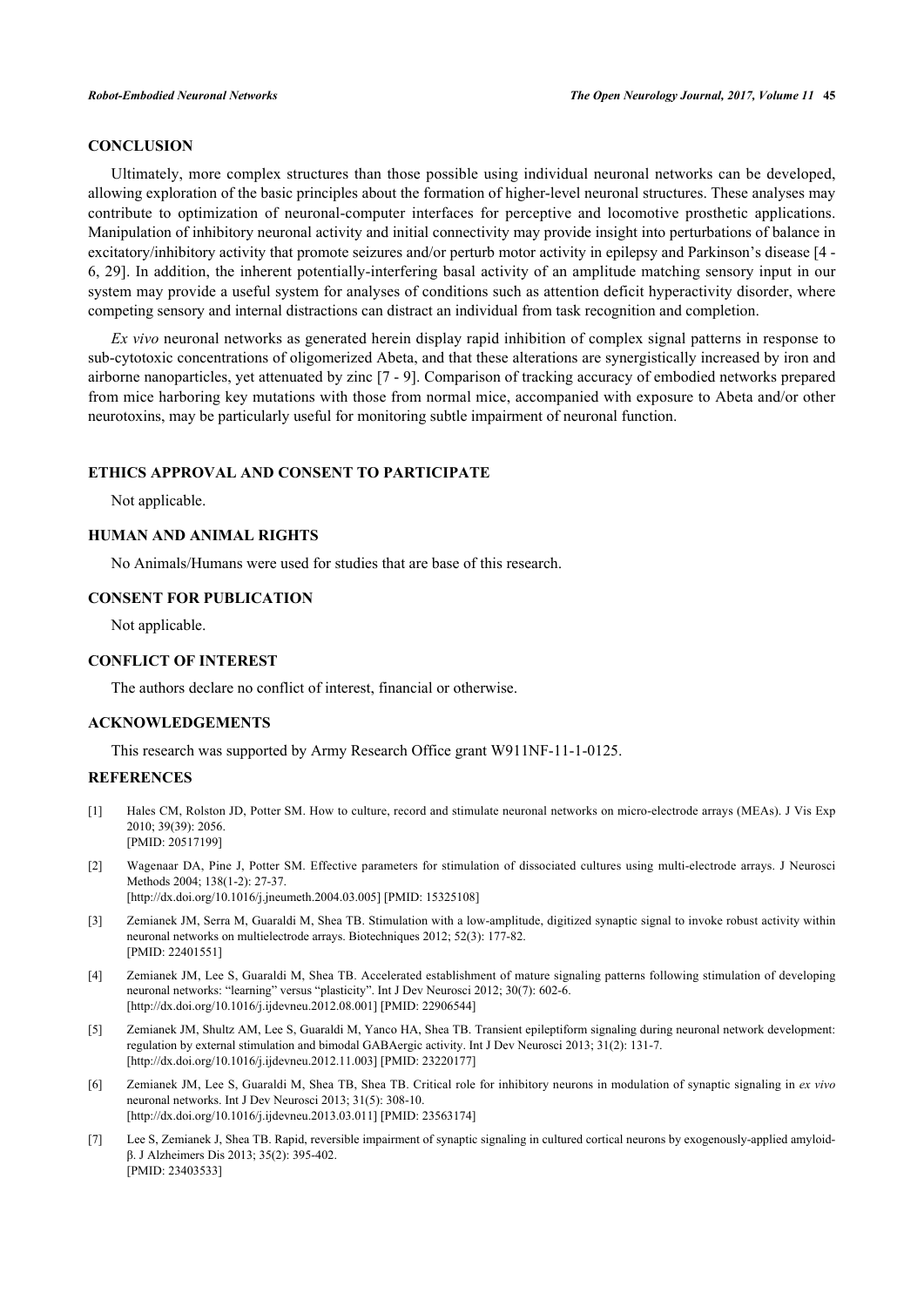#### **46** *The Open Neurology Journal, 2017, Volume 11 Shultz et al.*

- [8] Lee S, Sohal IS, Thierren M, Pal AK, Bello D, Shea TB. Additive impairment of synaptic signaling in cultured cortical neurons by exogenously-applied oligomerized abeta and airborne nanoparticles generated during Photocopying. J Alz dis 2015; 47: 49-54.
- <span id="page-7-0"></span>[9] Taddeo MA, Lee S, Shea TB. Synergistic inhibition of synaptic signaling in cortical cultures by subcytotoxic levels of oligomerized amyloidβ and iron: alleviation by zinc. J Alzheimers Dis 2014; 41(2): 365-9. [PMID: [24625798\]](http://www.ncbi.nlm.nih.gov/pubmed/24625798)
- <span id="page-7-1"></span>[10] Van Pelt J, Corner MA, Wolters PS, Rutten WL, Ramakers GJ. Longterm stability and developmental changes in spontaneous network burst firing patterns in dissociated rat cerebral cortex cell cultures on multielectrode arrays. Neurosci Lett 2004; 361(1-3): 86-9. [\[http://dx.doi.org/10.1016/j.neulet.2003.12.062\]](http://dx.doi.org/10.1016/j.neulet.2003.12.062) [PMID: [15135900](http://www.ncbi.nlm.nih.gov/pubmed/15135900)]
- [11] van Pelt J, Wolters PS, Corner MA, Rutten WL, Ramakers GJ. Long-term characterization of firing dynamics of spontaneous bursts in cultured neural networks. IEEE Trans Biomed Eng 2004; 51(11): 2051-62. [\[http://dx.doi.org/10.1109/TBME.2004.827936](http://dx.doi.org/10.1109/TBME.2004.827936)] [PMID: [15536907\]](http://www.ncbi.nlm.nih.gov/pubmed/15536907)
- <span id="page-7-5"></span>[12] Madhavan R, Chao ZC, Potter SM. Spontaneous bursts are better indicators of tetanus-induced plasticity than responses to probe stimuli. In: 2nd Int IEEE EMBS Conf Neural Eng.; Arlington, VA. 2005. [\[http://dx.doi.org/10.1109/CNE.2005.1419652\]](http://dx.doi.org/10.1109/CNE.2005.1419652)
- [13] Wagenaar DA, Pine J, Potter SM. An extremely rich repertoire of bursting patterns during the development of cortical cultures. BMC Neurosci 2006; 7: 11. [\[http://dx.doi.org/10.1186/1471-2202-7-11\]](http://dx.doi.org/10.1186/1471-2202-7-11) [PMID: [16464257](http://www.ncbi.nlm.nih.gov/pubmed/16464257)]
- [14] Ikegaya Y, Matsumoto W, Chiou HY, Yuste R, Aaron G. Statistical significance of precisely repeated intracellular synaptic patterns. PLoS One 2008; 3(12): e3983.
	- [\[http://dx.doi.org/10.1371/journal.pone.0003983](http://dx.doi.org/10.1371/journal.pone.0003983)] [PMID: [19096523\]](http://www.ncbi.nlm.nih.gov/pubmed/19096523)
- <span id="page-7-2"></span>[15] Chiappalone M, Casagrande S, Tedesco M, *et al.* Opposite changes in glutamatergic and GABAergic transmission underlie the diffuse hyperexcitability of synapsin I-deficient cortical networks. Cereb Cortex 2009; 19(6): 1422-39. [\[http://dx.doi.org/10.1093/cercor/bhn182](http://dx.doi.org/10.1093/cercor/bhn182)] [PMID: [19020204\]](http://www.ncbi.nlm.nih.gov/pubmed/19020204)
- <span id="page-7-3"></span>[16] Ben-Ari Y. Developing networks play a similar melody. Trends Neurosci 2001; 24(6): 353-60. [\[http://dx.doi.org/10.1016/S0166-2236\(00\)01813-0\]](http://dx.doi.org/10.1016/S0166-2236(00)01813-0) [PMID: [11356508](http://www.ncbi.nlm.nih.gov/pubmed/11356508)]
- [17] Khazipov R, Khalilov I, Tyzio R, Morozova E, Ben-Ari Y, Holmes GL. Developmental changes in GABAergic actions and seizure susceptibility in the rat hippocampus. Eur J Neurosci 2004; 19(3): 590-600. [\[http://dx.doi.org/10.1111/j.0953-816X.2003.03152.x](http://dx.doi.org/10.1111/j.0953-816X.2003.03152.x)] [PMID: [14984409](http://www.ncbi.nlm.nih.gov/pubmed/14984409)]
- [18] Marty S, Wehrlé R, Sotelo C. Neuronal activity and brain-derived neurotrophic factor regulate the density of inhibitory synapses in organotypic slice cultures of postnatal hippocampus. J Neurosci 2000; 20(21): 8087-95. [PMID: [11050130\]](http://www.ncbi.nlm.nih.gov/pubmed/11050130)
- [19] Seil FJ. BDNF and NT-4, but not NT-3, promote development of inhibitory synapses in the absence of neuronal activity. Brain Res 1999; 818(2): 561-4. [\[http://dx.doi.org/10.1016/S0006-8993\(98\)01304-3\]](http://dx.doi.org/10.1016/S0006-8993(98)01304-3) [PMID: [10082848](http://www.ncbi.nlm.nih.gov/pubmed/10082848)]
- [20] Spitzer NC. Electrical activity in early neuronal development. Nature 2006; 444(7120): 707-12. [\[http://dx.doi.org/10.1038/nature05300\]](http://dx.doi.org/10.1038/nature05300) [PMID: [17151658](http://www.ncbi.nlm.nih.gov/pubmed/17151658)]
- <span id="page-7-4"></span>[21] Zhang LI, Poo MM. Electrical activity and development of neural circuits. Nat Neurosci 2001; 4(Suppl): 1207-4.
- <span id="page-7-6"></span>[22] Jimbo Y, Robinson HP, Kawana A. Strengthening of synchronized activity by tetanic stimulation in cortical cultures: Application of planar electrode arrays. IEEE Trans Biomed Eng 1998; 45(11): 1297-304. [\[http://dx.doi.org/10.1109/10.725326\]](http://dx.doi.org/10.1109/10.725326) [PMID: [9805828](http://www.ncbi.nlm.nih.gov/pubmed/9805828)]
- [23] Wagenaar DA, Potter SM. A versatile all-channel stimulator for electrode arrays, with real-time control. J Neural Eng 2004; 1(1): 39-45. [\[http://dx.doi.org/10.1088/1741-2560/1/1/006](http://dx.doi.org/10.1088/1741-2560/1/1/006)] [PMID: [15876621\]](http://www.ncbi.nlm.nih.gov/pubmed/15876621)
- <span id="page-7-7"></span>[24] Chao ZC, Bakkum DJ, Wagenaar DA, Potter SM. Effects of random external background stimulation on network synaptic stability after tetanization: a modeling study. Neuroinformatics 2005; 3(3): 263-80. [\[http://dx.doi.org/10.1385/NI:3:3:263\]](http://dx.doi.org/10.1385/NI:3:3:263) [PMID: [16077162](http://www.ncbi.nlm.nih.gov/pubmed/16077162)]
- <span id="page-7-8"></span>[25] Demarse TB, Wagenaar DA, Blau AW, Potter SM. The Neurally Controlled Animat: Biological Brains Acting with Simulated Bodies. Auton Robots 2001; 11(3): 305-10. [\[http://dx.doi.org/10.1023/A:1012407611130\]](http://dx.doi.org/10.1023/A:1012407611130) [PMID: [18584059](http://www.ncbi.nlm.nih.gov/pubmed/18584059)]
- <span id="page-7-9"></span>[26] Novellino A, D'Angelo P, Cozzi L, Chiappalone M, Sanguineti V, Martinoia S. Connecting Neurons to a Mobile Robot: An In Vitro Bidirectional Neural Interface. Compute. Intelligence Neurosci. 2007.
- <span id="page-7-10"></span>[27] Serra M, Guaraldi M, Shea TB. Inhibitory neurons modulate spontaneous signaling in cultured cortical neurons: density-dependent regulation of excitatory neuronal signaling. Phys Biol 2010; 7(2): 026009. [\[http://dx.doi.org/10.1088/1478-3975/7/2/026009](http://dx.doi.org/10.1088/1478-3975/7/2/026009)] [PMID: [20526031\]](http://www.ncbi.nlm.nih.gov/pubmed/20526031)
- <span id="page-7-11"></span>[28] Mahmud M, Bertoldo A, Girardi S, Maschietto M, Vassanelli S. SigMate: A MATLAB-based neuronal signal processing tool. Conf Proc IEEE Eng Med Biol Soc 2010; 2010: 1352-5. [PMID: [21096329\]](http://www.ncbi.nlm.nih.gov/pubmed/21096329)